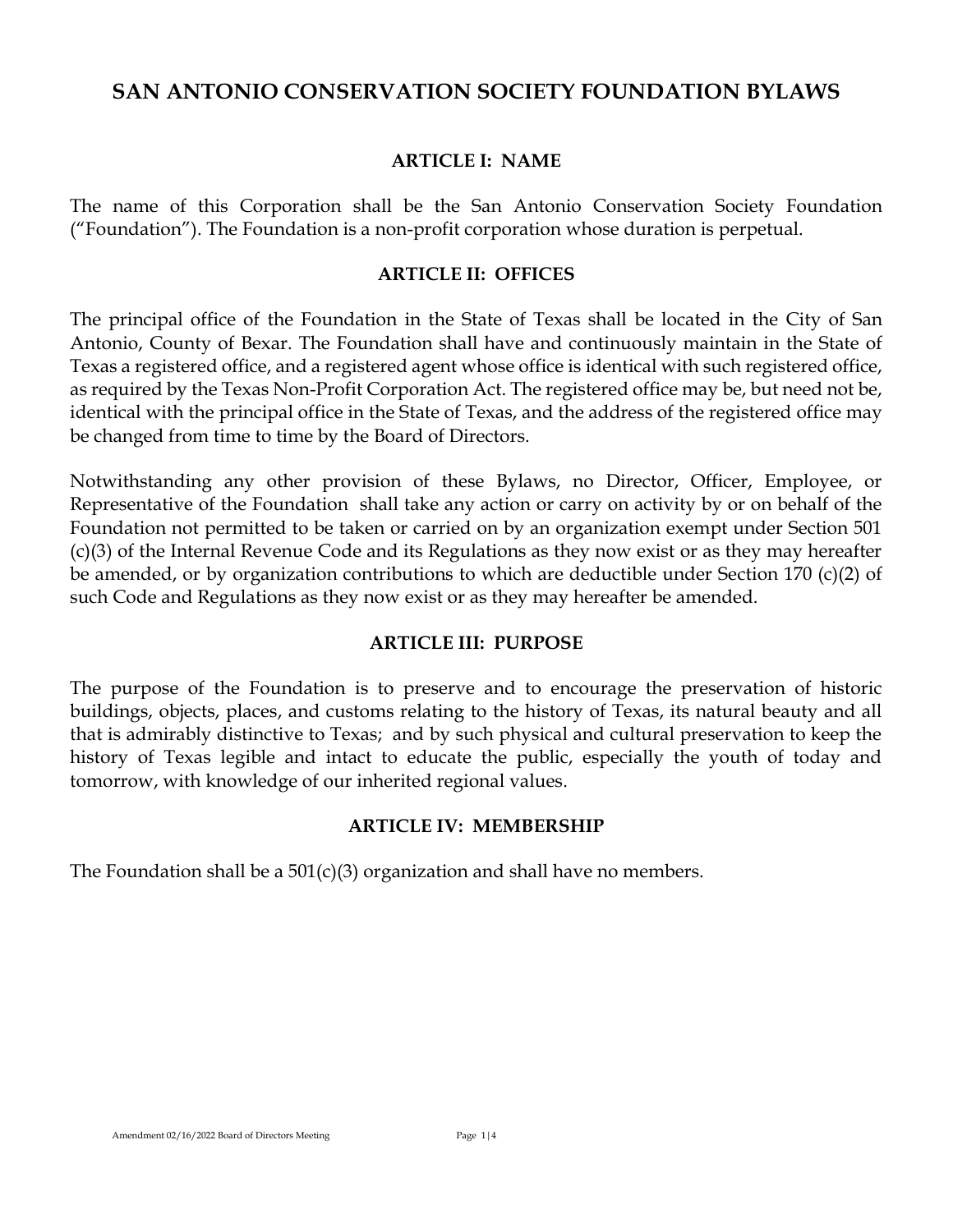### **ARTICLE V: OFFICERS**

**Section 1.** The affairs of the Foundation shall be managed by its Board of Directors.

**Section 2.** The Board of Directors of the Foundation shall be the same as the Board of Directors of the San Antonio Conservation Society. The Foundation's Board of Directors shall follow the Bylaws of the San Antonio Conservation Society.

The **Officers** of the San Antonio Conservation Society Foundation shall be:

**A.** The Officers elected by the Board of Directors who shall serve on the Executive Committee are a President, five Vice-Presidents, a Secretary, and a Treasurer.

**B.** The Officers appointed by the President: a Presidential Advisor, who shall be a former President; a Parliamentarian; a Chaplain; and a NIOSA® Treasurer.

### **ARTICLE VI: BOARD OF DIRECTORS**

**Section 1.** The affairs of the Foundation shall be managed by its Board of Directors.

**Section 2.** The Board of Directors of the Foundation shall be the same as the Board of Directors of the San Antonio Conservation Society. The Foundation's Board of Directors shall follow the Bylaws of the San Antonio Conservation Society.

The Board of Directors of the San Antonio Conservation Society Foundation shall be:

**A.** The Officers elected by the Board of Directors who shall serve on the Executive Committee are a President, five Vice-Presidents, a Secretary, and a Treasurer.

**B.** The Officers appointed by the President: a Presidential Advisor, who shall be a former President; a Parliamentarian; a Chaplain; and a NIOSA® Treasurer.

**C.** Up to Thirty Directors elected by the Active members of the San Antonio Conservation Society.

**D.** Former Presidents of the San Antonio Conservation Society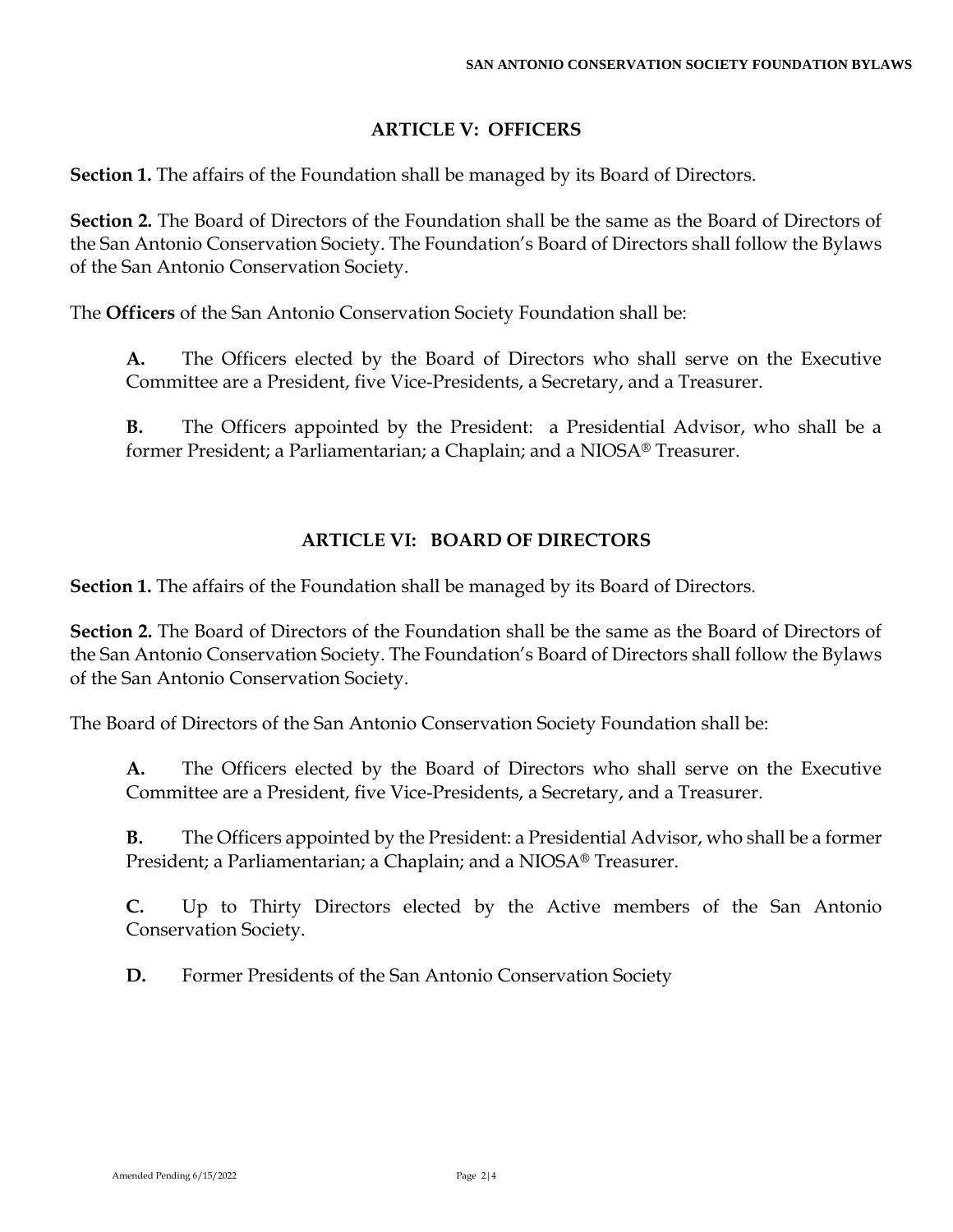## **ARTICLE VII: AUTHORITY.**

The Board of Directors shall have control of the affairs, funds, and properties of the Society and the Foundation. All major program activities shall be reported to the Board of Directors at a regular Board or special Board meeting of the Society and the Foundation.

The Board of Directors shall ensure that no action shall be taken by or on behalf of the Society and the Foundation if such action is a prohibited transaction or would result in the denial of the tax exemption under Section 503 or Section 504 of the Internal Revenue Code and its Regulations as they now exist or as they may hereafter be amended.

### **ARTICLE VIII: AUDITING AND BONDING**

The books of the Treasurer and of such committees handling monies belonging to the Foundation shall be audited annually by a Certified Public Accountant. The Treasurer of the Society and the Foundation shall be bonded by a surety company. Those other persons who handle Society and Foundation funds may be bonded at the discretion of the Board of Directors.

# **ARTICLE IX: SEAL**

The Board of Directors shall provide a corporate seal, which shall be in the form of a circle and shall have inscribed thereon the name of the Foundation and the words "Texas Non-Profit Corporation".

# **ARTICLE X: CONTRIBUTIONS/ GIFTS/ BEQUESTS**

The Board of Directors may accept on behalf of the Society and the Foundation any contribution, gift, bequest, or devise for the general purposes or for any special purpose of the Society or the Foundation. Financial contributions to the Foundation are tax-deductible to the extent allowed by current law.

### **ARTICLE XI: FISCAL YEAR**

The fiscal year shall be from July 1 to June 30.

# **ARTICLE XII: PARLIAMENTARY AUTHORITY**

The rules contained in the current edition of Robert's Rules of Order Newly Revised shall govern the Foundation in all cases to which they are applicable and in which they are not inconsistent with the Society Bylaws and any special rules the Foundation may adopt.

# **ARTICLE XIII: AMENDMENTS**

These Bylaws may be amended by a two-thirds affirmative vote of the Board of Directors present at any Regular Board Meeting or Special Board Meeting provided that notice has been given for